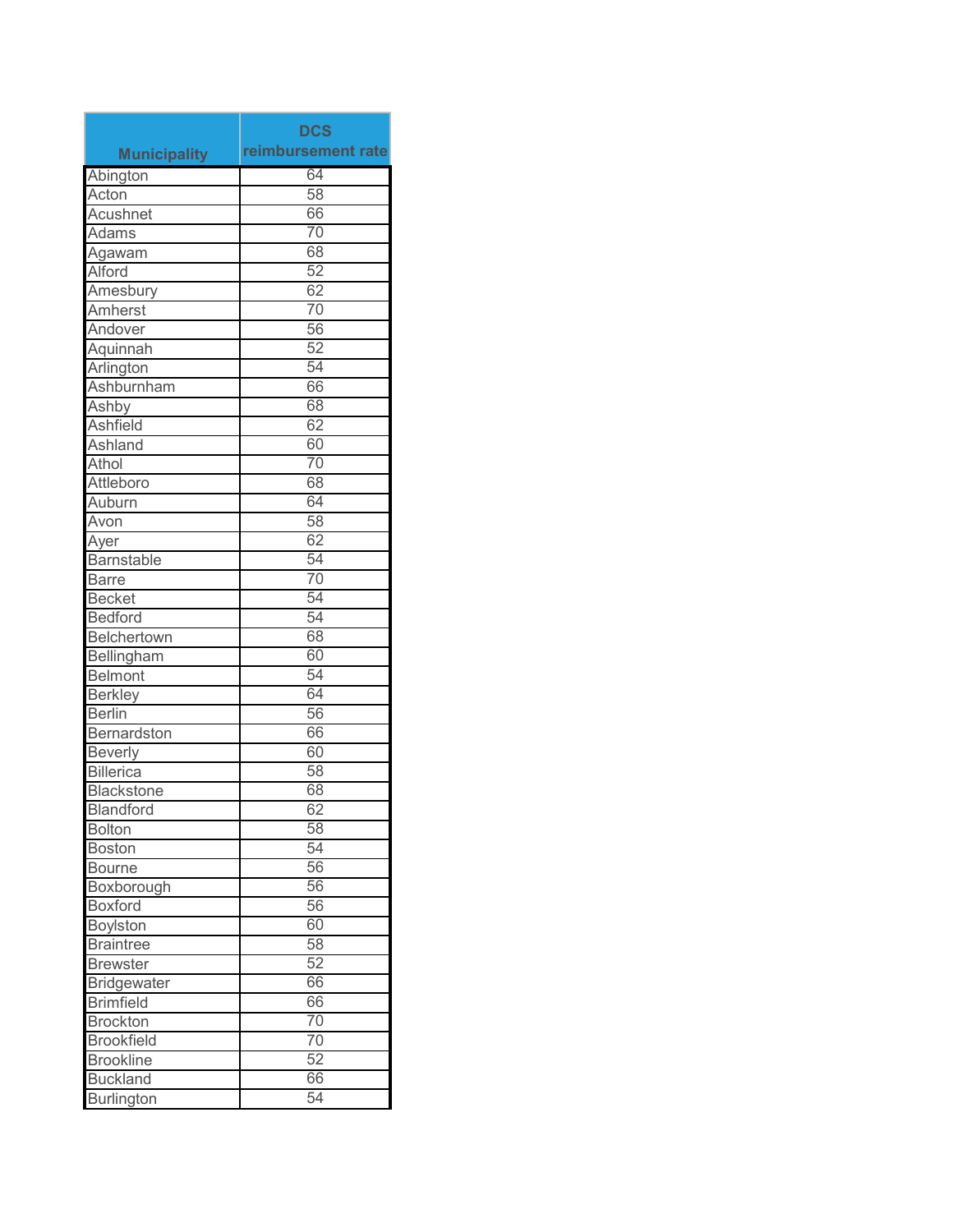| Cambridge         | 52              |
|-------------------|-----------------|
| Canton            | 56              |
| Carlisle          | 54              |
| Carver            | 66              |
| Charlemont        | 66              |
| Charlton          | 64              |
| Chatham           | 52              |
| Chelmsford        | 60              |
| Chelsea           | 68              |
| Cheshire          | 70              |
| Chester           | 68              |
| Chesterfield      | 64              |
| Chicopee          | 70              |
| Chilmark          | 52              |
| Clarksburg        | 70              |
| Clinton           | 68              |
| Cohasset          | 54              |
| Colrain           | 68              |
| Concord           | 54              |
| Conway            | 62              |
| Cummington        | 62              |
| Dalton            | 68              |
| Danvers           | 58              |
| Dartmouth         | 60              |
| Dedham            | 56              |
| Deerfield         | 62              |
| Dennis            | 52              |
| Dighton           | 64              |
| Douglas           | 66              |
| Dover             | 52              |
| <b>Dracut</b>     | 66              |
| <b>Dudley</b>     | 70              |
| Dunstable         | 60              |
| Duxbury           | 54              |
| East Bridgewater  | 64              |
| East Brookfield   | 66              |
| East Longmeadow   | 66              |
| Eastham           | 52              |
| Easthampton       | 68              |
| Easton            | 62              |
| Edgartown         | 52              |
|                   | 54              |
| Egremont          | 52              |
| Erving            | 56              |
| <b>Essex</b>      | 64              |
| Everett           | 62              |
| Fairhaven         |                 |
| <b>Fall River</b> | 70              |
| Falmouth          | 52              |
| Fitchburg         | $\overline{70}$ |
| Florida           | 56              |
| Foxborough        | 58              |
| Framingham        | 62              |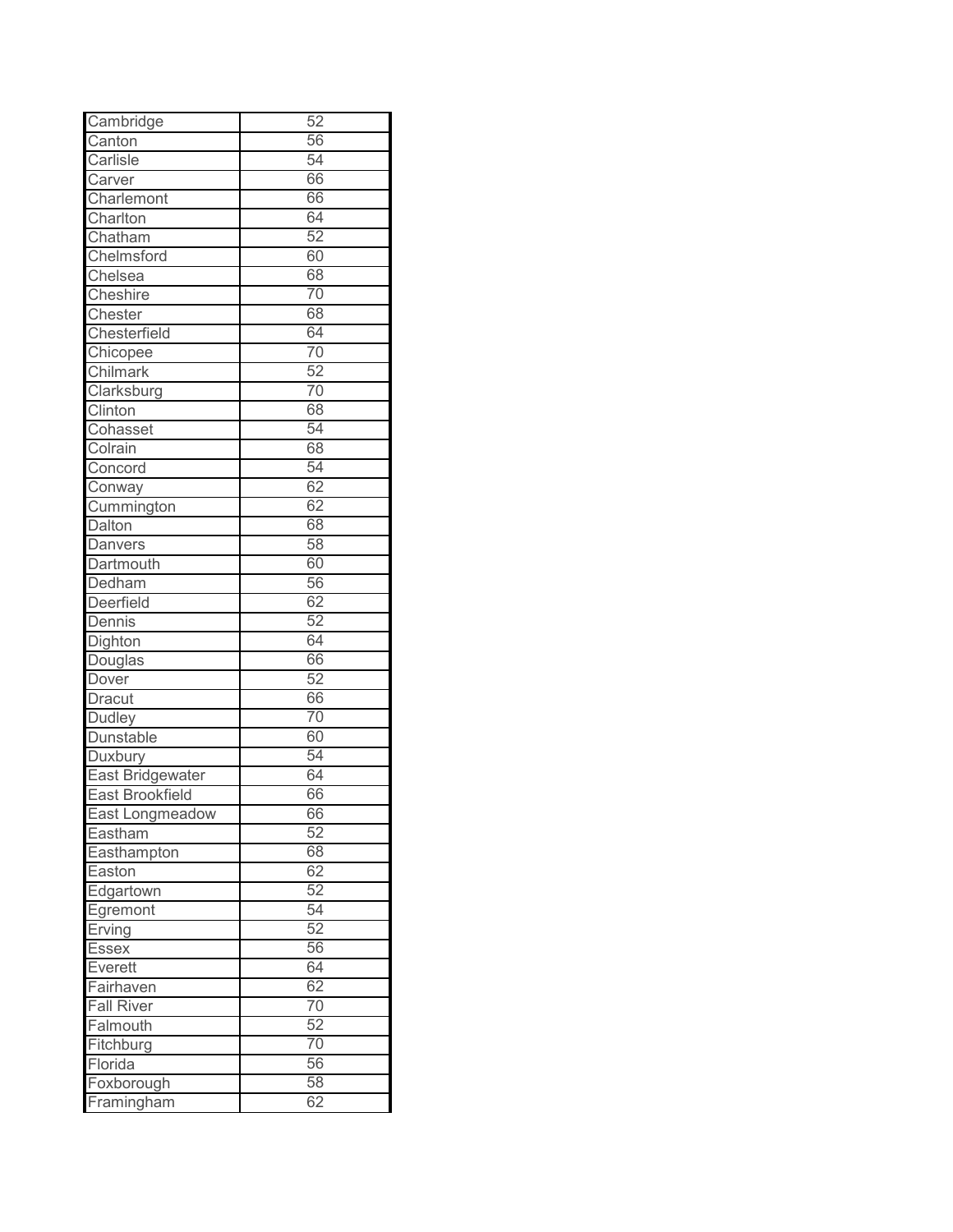| Franklin                | 60              |
|-------------------------|-----------------|
| Freetown                | 60              |
| Gardner                 | 70              |
| Georgetown              | 60              |
| Gill                    | 68              |
| Gloucester              | 56              |
| Goshen                  | 60              |
| Gosnold                 | 52              |
| Grafton                 | 64              |
| Granby                  | 68              |
| Granville               | 64              |
| <b>Great Barrington</b> | 58              |
| Greenfield              | 70              |
| Groton                  | 60              |
| Groveland               | 62              |
| <b>Hadley</b>           | 58              |
| Halifax                 | 64              |
| Hamilton                | 56              |
| Hampden                 | 64              |
| Hancock                 | 52              |
| Hanover                 | 58              |
| Hanson                  | 64              |
| <b>Hardwick</b>         | 68              |
| Harvard                 | 58              |
| Harwich                 | 52              |
| <b>Hatfield</b>         | 60              |
| Haverhill               | 68              |
| Hawley                  | 64              |
| Heath                   | 64              |
| Hingham                 | 54              |
| Hinsdale                | 60              |
| Holbrook                | 66              |
| Holden                  | 64              |
| Holland                 | 64              |
| Holliston               | 58              |
| Holyoke                 | $\overline{70}$ |
| Hopedale                | 64              |
| Hopkinton               | 56              |
| Hubbardston             | 66              |
| Hudson                  | 62              |
| Hull                    | 56              |
| Huntington              | $\overline{70}$ |
| Ipswich                 | 56              |
| Kingston                | 62              |
| Lakeville               | 60              |
| Lancaster               | 66              |
| Lanesborough            | 64              |
| Lawrence                | 70              |
| Lee                     | 60              |
| Leicester               | 68              |
| Lenox                   | 56              |
| Leominster              | 68              |
|                         |                 |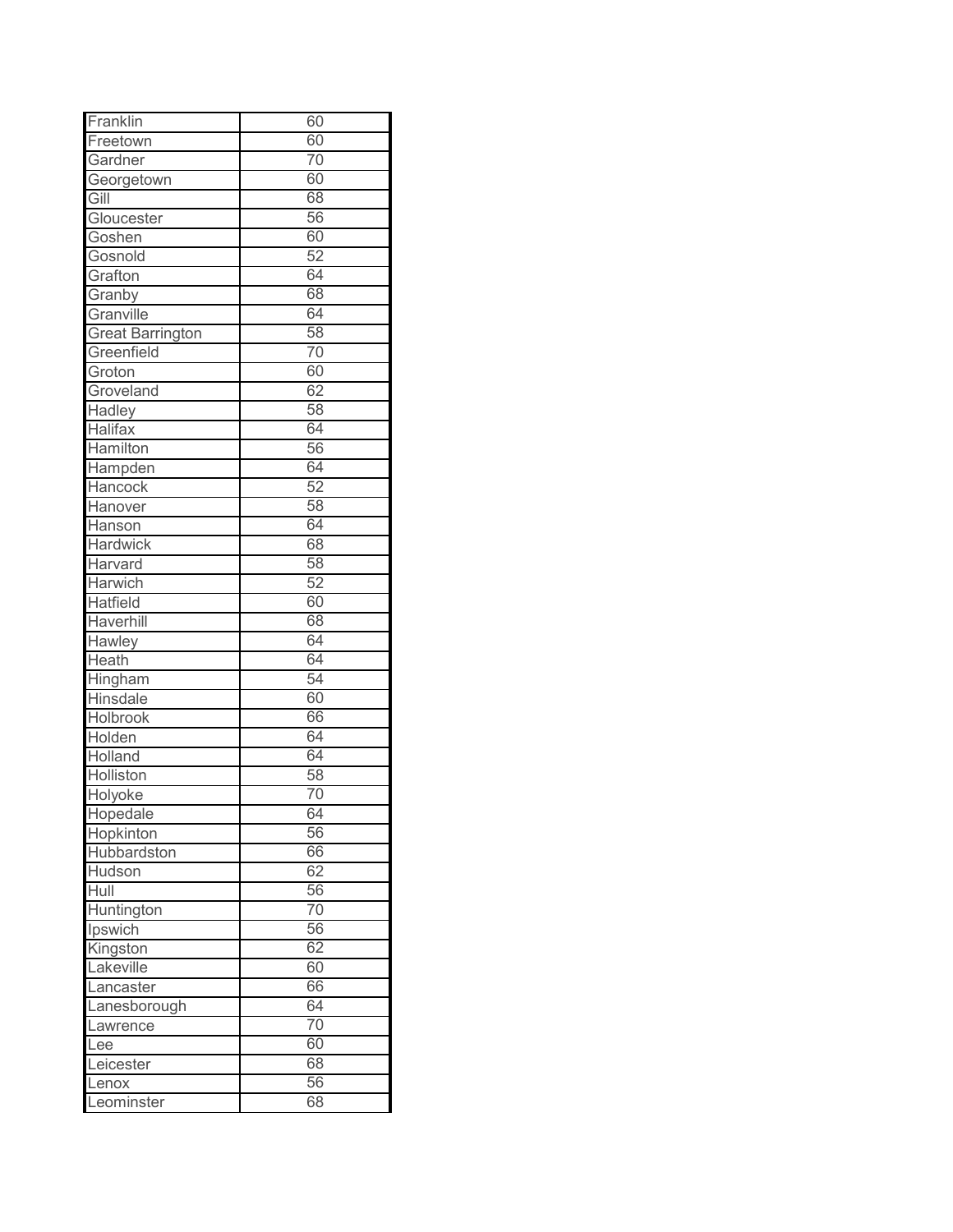| Leverett             | 62              |
|----------------------|-----------------|
| Lexington            | 54              |
| Leyden               | 66              |
| Lincoln              | 54              |
| Littleton            | 58              |
| Longmeadow           | 64              |
| Lowell               | 70              |
| Ludlow               | 68              |
| Lunenburg            | 64              |
| Lynn                 | 70              |
| Lynnfield            | 54              |
| Malden               | 64              |
| Manchester By The Se | 52              |
| Mansfield            | 60              |
| Marblehead           | 54              |
| Marion               | 54              |
| Marlborough          | 62              |
| Marshfield           | 58              |
| Mashpee              | 52              |
| Mattapoisett         | 54              |
| Maynard              | 62              |
| Medfield             | 56              |
| Medford              | 58              |
| Medway               | 58              |
| Melrose              | 58              |
| Mendon               | 60              |
| Merrimac             | 64              |
| Methuen              | 66              |
| Middleborough        | 66              |
| Middlefield          | 60              |
| Middleton            | 56              |
| Milford              | 66              |
| Millbury             | 64              |
| <b>Millis</b>        | 62              |
| Millville            | 68              |
| Milton               | 56              |
| Monroe               | 56              |
| Monson               | 68              |
| Montague             | 68              |
| Monterey             | 52              |
| Montgomery           | 64              |
| Mount Washington     | 52              |
| Nahant               | 54              |
| Nantucket            | 52              |
| <b>Natick</b>        | 56              |
| Needham              | 54              |
| <b>New Ashford</b>   | 62              |
| <b>New Bedford</b>   | $\overline{70}$ |
| <b>New Braintree</b> | 66              |
| New Marlborough      | 54              |
| <b>New Salem</b>     | 66              |
| Newbury              | 56              |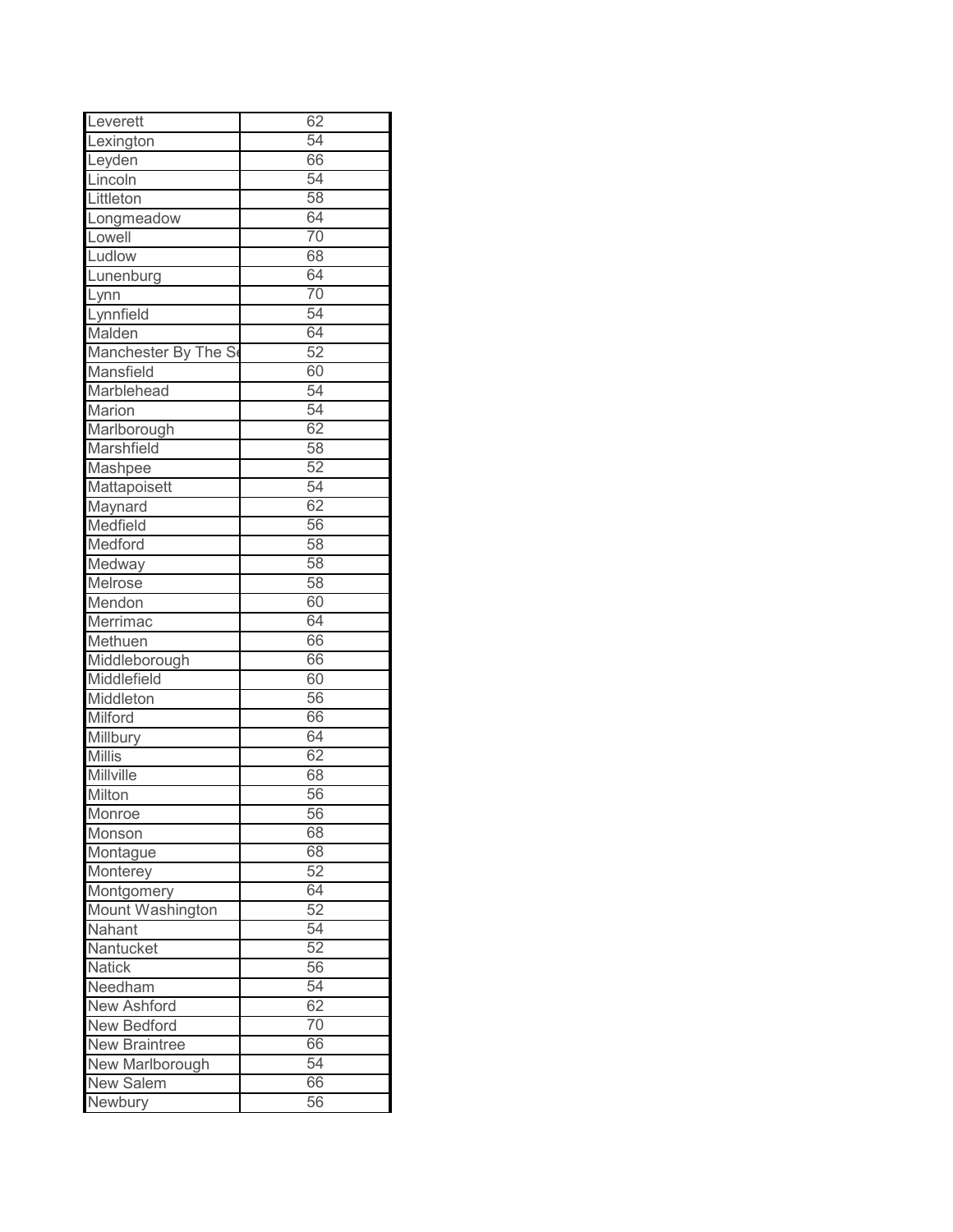| Newburyport          | 54 |
|----------------------|----|
| Newton               | 54 |
| Norfolk              | 60 |
| North Adams          | 70 |
| North Andover        | 60 |
| North Attleborough   | 64 |
| North Brookfield     | 70 |
| <b>North Reading</b> | 56 |
| Northampton          | 66 |
| Northborough         | 58 |
| Northbridge          | 68 |
| Northfield           | 60 |
| Norton               | 62 |
| Norwell              | 56 |
| Norwood              | 58 |
| Oak Bluffs           | 52 |
| Oakham               | 66 |
| Orange               | 70 |
| Orleans              | 52 |
| Otis                 | 52 |
| Oxford               | 68 |
| Palmer               | 70 |
| Paxton               | 66 |
| Peabody              | 62 |
| Pelham               | 62 |
| Pembroke             | 60 |
| Pepperell            | 66 |
| Peru                 | 66 |
| Petersham            | 64 |
| Phillipston          | 66 |
| Pittsfield           | 70 |
| Plainfield           | 62 |
| Plainville           | 60 |
| Plymouth             | 58 |
| Plympton             | 58 |
| Princeton            | 60 |
| Provincetown         | 52 |
| Quincy               | 60 |
| Randolph             | 66 |
| Raynham              | 62 |
| Reading              | 56 |
| Rehoboth             | 60 |
| Revere               | 66 |
| Richmond             | 54 |
| Rochester            | 58 |
| Rockland             | 64 |
| Rockport             | 54 |
| Rowe                 | 52 |
| Rowley               | 58 |
| Royalston            | 66 |
| <b>Russell</b>       | 70 |
| Rutland              | 68 |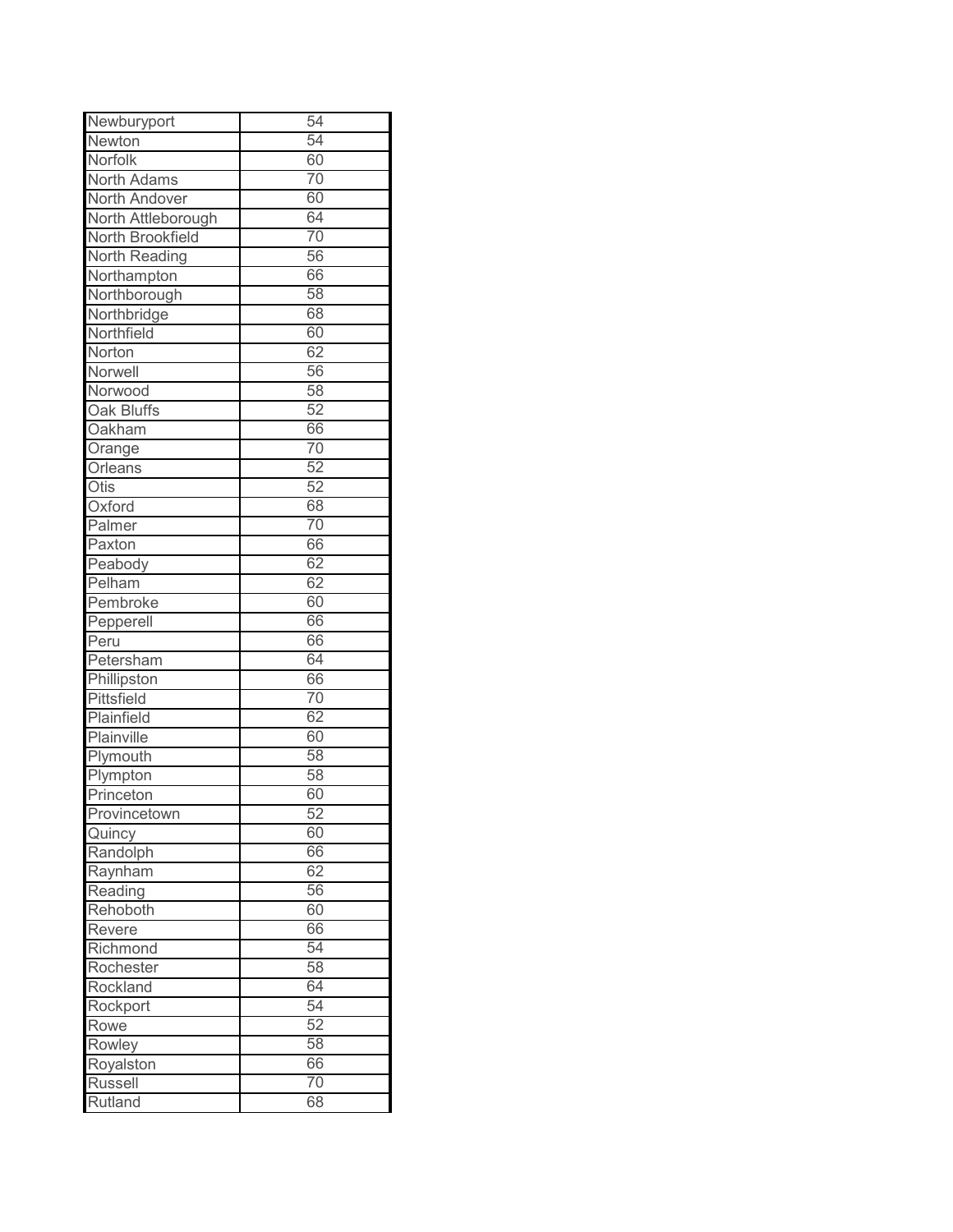| Salem            | 62              |
|------------------|-----------------|
| Salisbury        | 58              |
| Sandisfield      | 56              |
| Sandwich         | 56              |
| Saugus           | 58              |
| Savoy            | 68              |
| Scituate         | 54              |
| Seekonk          | 60              |
| Sharon           | 58              |
| Sheffield        | 58              |
| Shelburne        | 62              |
| Sherborn         | 54              |
| Shirley          | 68              |
| Shrewsbury       | 60              |
| Shutesbury       | 64              |
| Somerset         | 66              |
| Somerville       | 56              |
| South Hadley     | 70              |
| Southampton      | 64              |
| Southborough     | 56              |
| Southbridge      | 70              |
| Southwick        | 66              |
| Spencer          | 68              |
| Springfield      | 70              |
| Sterling         | 62              |
| Stockbridge      | 52              |
| Stoneham         | 58              |
| Stoughton        | 62              |
| Stow             | 58              |
| Sturbridge       | 62              |
| Sudbury          | 54              |
| Sunderland       | 68              |
| Sutton           | 60              |
| Swampscott       | 56              |
| Swansea          | 64              |
| Taunton          | 68              |
| Templeton        | 70              |
| Tewksbury        | 60              |
| Tisbury          | 52              |
| Tolland          | 52              |
| <b>Topsfield</b> | 56              |
| Townsend         | 68              |
| Truro            | 52              |
| Tyngsborough     | 62              |
| Tyringham        | 52              |
| Upton            | 62              |
| Uxbridge         | 64              |
| Wakefield        | 58              |
| Wales            | $\overline{70}$ |
| Walpole          | 58              |
| Waltham          | 56              |
| Ware             | 70              |